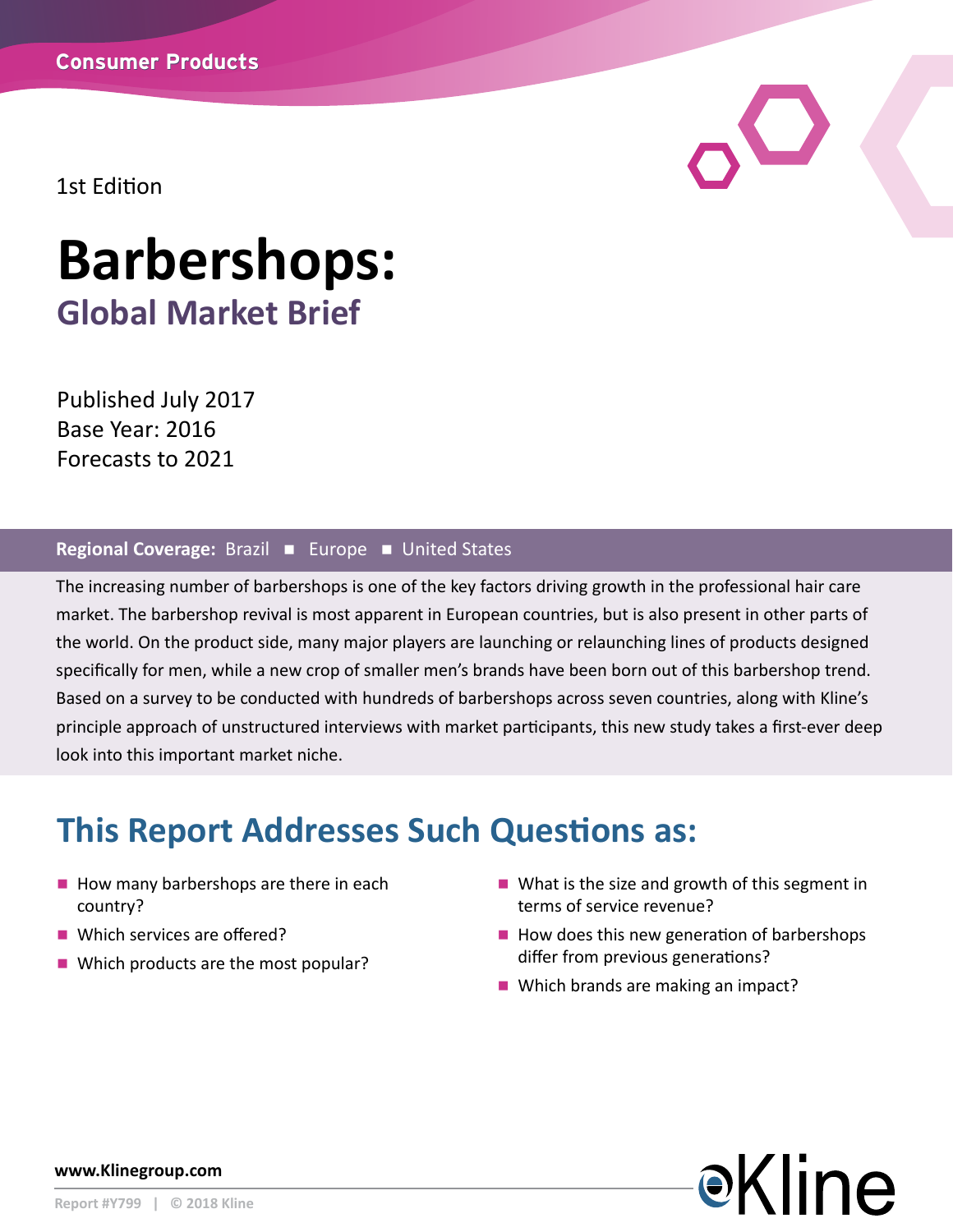## Report Contents

### Introduction

#### Global Executive Summary

- $\blacksquare$  Key lessons learned
- $\blacksquare$  Trends and developments
- Market sales and growth (2015 and 2016)
- $\blacksquare$  Services offered
- $\blacksquare$  Breakdowns by region/country
- **n** Brands offered
- $\blacksquare$  Future outlook

#### Market Summaries

Brief summaries highlighting the key features for each market listed in Table 1. Information provided includes:

- Estimated number of barbershops (2015 and 2016)
- Estimated market sales and growth (2015 and 2016)
- $\blacksquare$  Breakdowns by country (Europe only)
- $\blacksquare$  Role of barbershops in the overall professional market
- $\blacksquare$  Dynamics and trends
- $\blacksquare$  Services offered
- $\blacksquare$  Product recommendations and trends
- **Brands offered**
- $\blacksquare$  Future outlook

#### **Table 1: Markets Covered**

#### Brazil

Europe (with a focus on France, Germany, Italy, Spain, and the United Kingdom)

United States

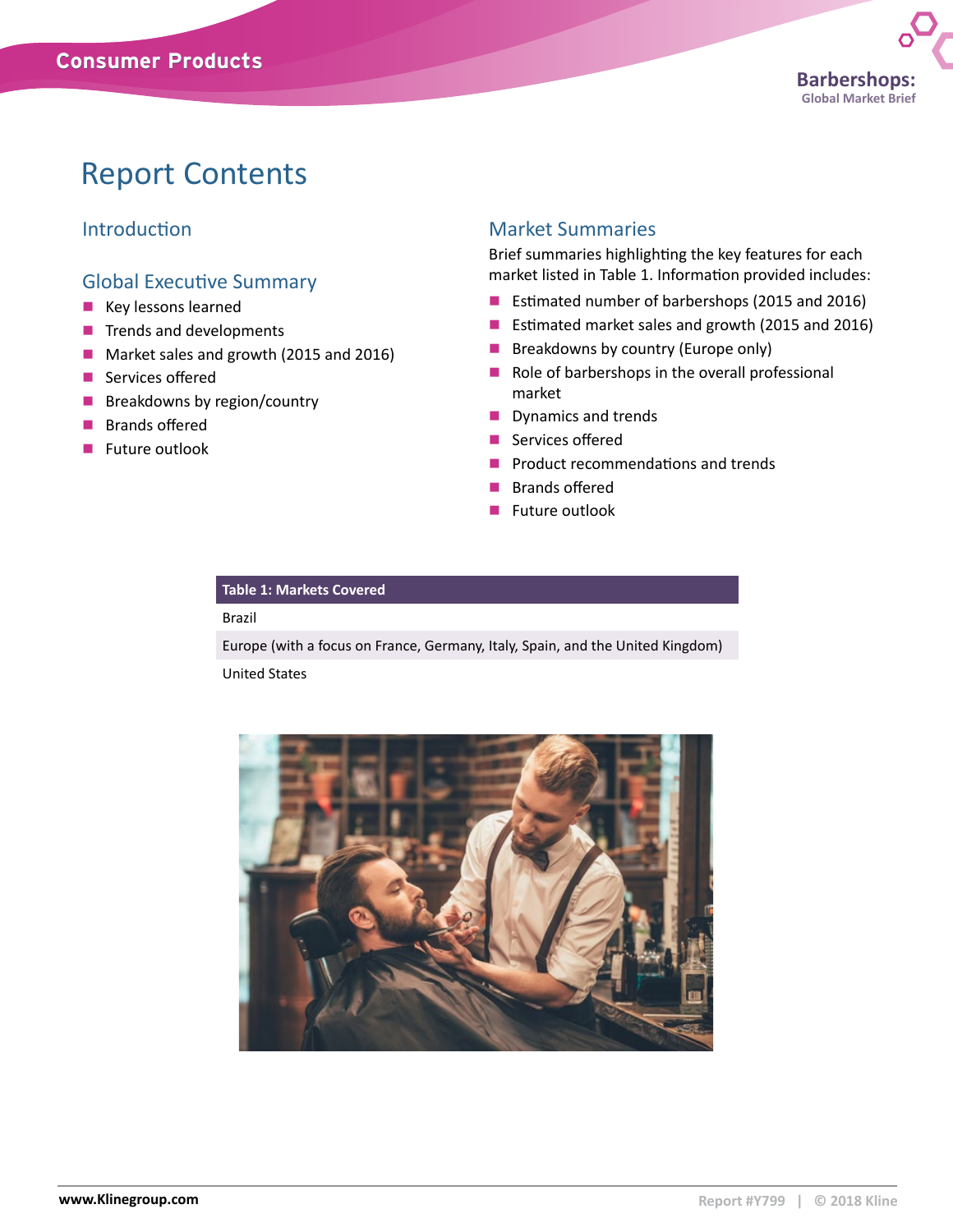## Scope

Barbershops: Global Market Brief provides a detailed independent appraisal of this fast-moving market segment and explore opportunities and challenges for industry participants.

- $\blacksquare$  For the purposes of this study, a barbershop is defined as a location where the primary business activity is to offer hair and grooming/shaving services for men. The barbershop must perform beard services to be included in the study.
- $\blacksquare$  Unisex salons that offer men's services are excluded.
- Geographic scope: Brazil, Europe (France, Germany, Italy, Spain, and the United Kingdom), and the United States.
- $\blacksquare$  The sample for the structured survey is balanced by geography, size, and service pricing.



## Key Benefits

This report helps market participants better capitalize on the growing barbershop trend.

- $\blacksquare$  Develop business strategies by understanding the trends and developments that are driving the barbershop market.
- $\blacksquare$  Understand the landscape with key data and insights on the number of barbershops, their main characteristics, and the services they offer.
- $\blacksquare$  Learn which products and product forms are most important to barbershops.
- $\blacksquare$  Understand the decision making-factors when it comes to choosing the brands used and sold.
- Design your product development, marketing, and sales strategies.
- Develop market-entry and market expansion strategies.